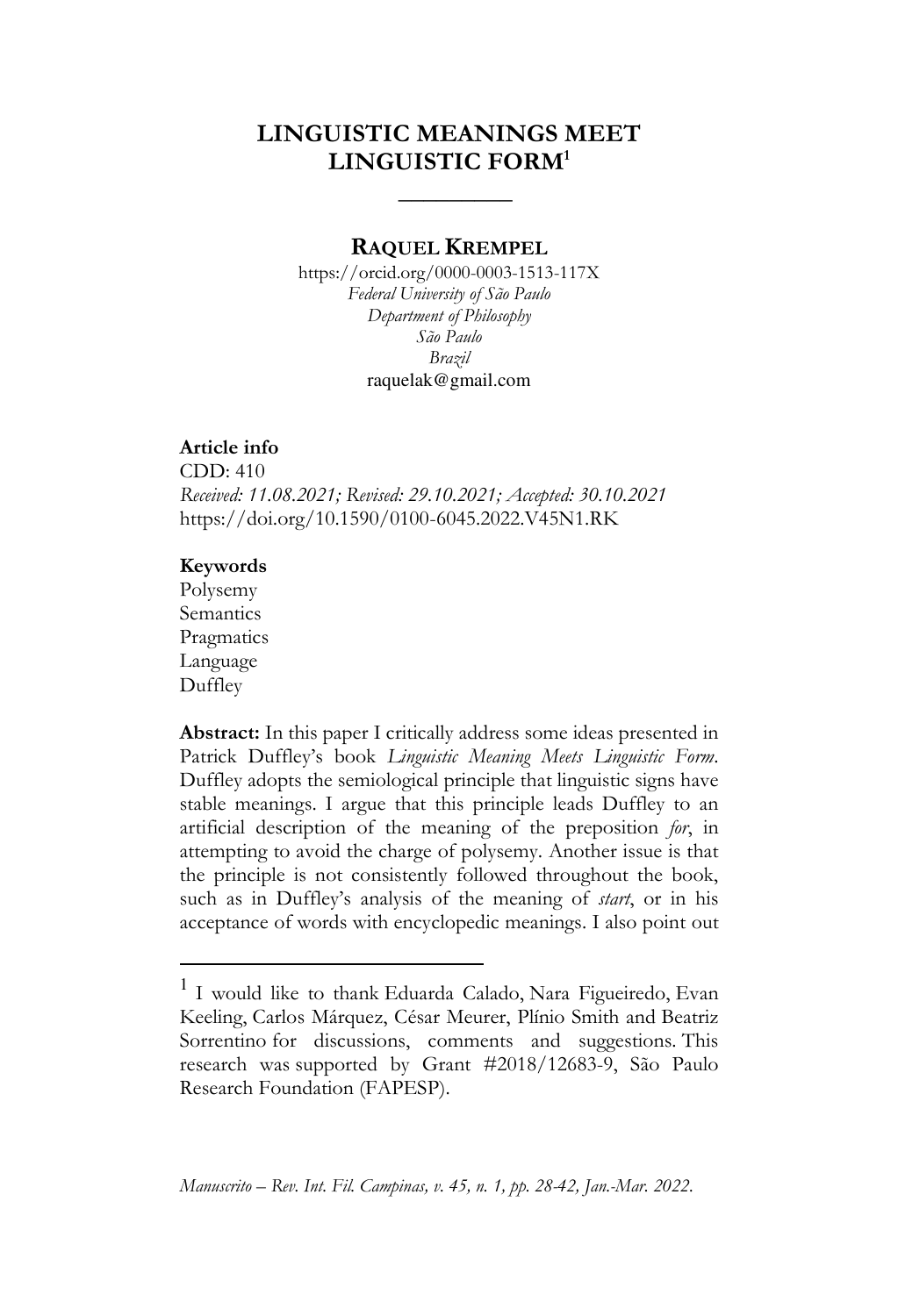that the proposed meaning of *start* and the view that the meaning of some words is encyclopedic have problems of their own.

## **1. Introduction**

*Linguistic meaning meets linguistic form* presents a number of interesting ideas about meaning and challenges widespread views in linguistics and philosophy. Duffley adopts here what he calls the "semiological principle", according to which linguistic forms have stable meanings (2020, p. 36). But meaning is stable mainly at the level of the linguistic sign – that is, words and morphemes. This goes against several popular views, such as truth-conditional approaches to meaning and construction grammar, which hold, respectively, that stable meanings can be found at the level of sentences or constructions. The problem with saying that there is a stable meaning associated with sentences, for instance, is that here pragmatic and contextual factors enter the scene. The same sequence of words will often mean different things depending on the context. There is no stability of meaning to be found there. Meaning (or messages) that is variable belongs to the realm of pragmatics. Semantics, on the other hand, deals with meaning that is stable and invariant, independent of the context. Since it is mainly linguistic signs that have stable meanings (idioms such as *Every dog has its day* are the exception, not the rule), semantics will be occupied mainly with those. The stable meaning attached to a linguistic sign is to be discovered by careful observation of the actual use of that sign.

In this comment I raise some issues for some central ideas held in the book, many of which revolve around the semiological principle. In section 2, I discuss Duffley's formulation of the abstract meaning behind the preposition *for*, which is intended to preserve the semiological principle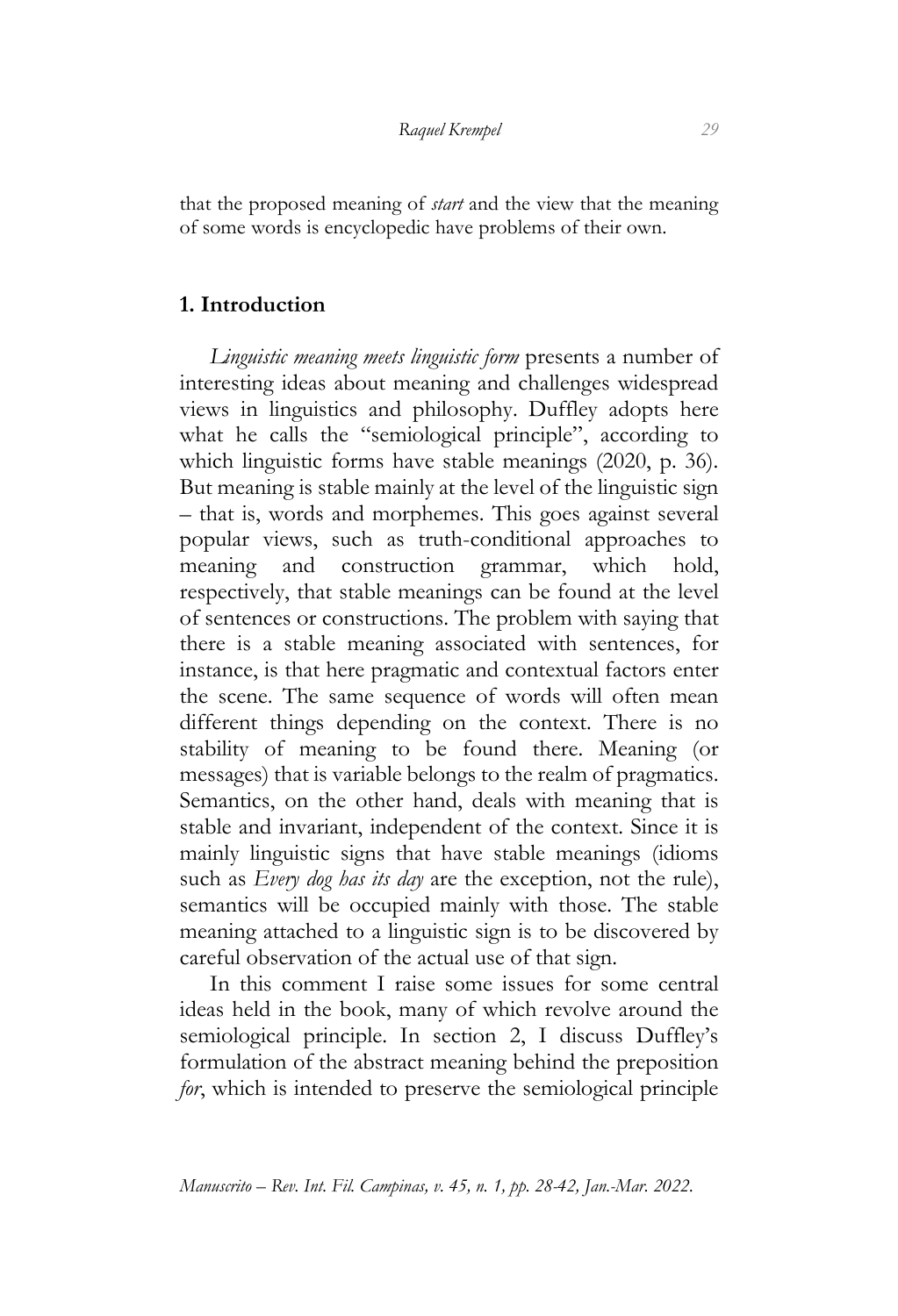from the charge of polysemy. I question whether the principle is really incompatible with polysemy, and, assuming it is, whether we should really aim at preserving it, instead of just accepting polysemy in at least some cases. In section 3, I raise some problems for Duffley's characterization of the meaning of the verb *start*. Besides being questionable, his characterization appears to assume a polysemy that can be avoided, and this is at odds with the approach he takes with the meaning of *for*. In section 4, I note that Duffley's assumption that some words have encyclopedic meanings is incompatible with his semiological principle and questionable in its own right. In section 5, I point out that some of his criticisms against the truth-conditional approach to meaning are problematic.

## **2. Polysemy and stable meanings**

One potential problem for the view that linguistic signs have stable and invariant meanings is that many words appear to be polysemous. Part of Chapter 3, the longest of the book, is dedicated to illustrating that a stable meaning can be found even for apparently polysemous words. This is exemplified with an analysis of the meaning of the preposition *for*. As Duffley mentions, the *Oxford Dictionary of English* identifies twelve distinct meanings for this preposition. But, according to him, one can find a unique meaning behind all its different uses. Since the stable meaning of *for* is supposed to subsume all of its uses, it ends up being a highly abstract meaning-schema, "whereby some entity *x* moves from an initial state in which it is not in contact or relation with another entity *y* into a new situation, which is the result of the movement or change, and in which *x* is closely associated or bonded with *y*." (p. 38). Duffley presents the following schema to depict the meaning of *for*: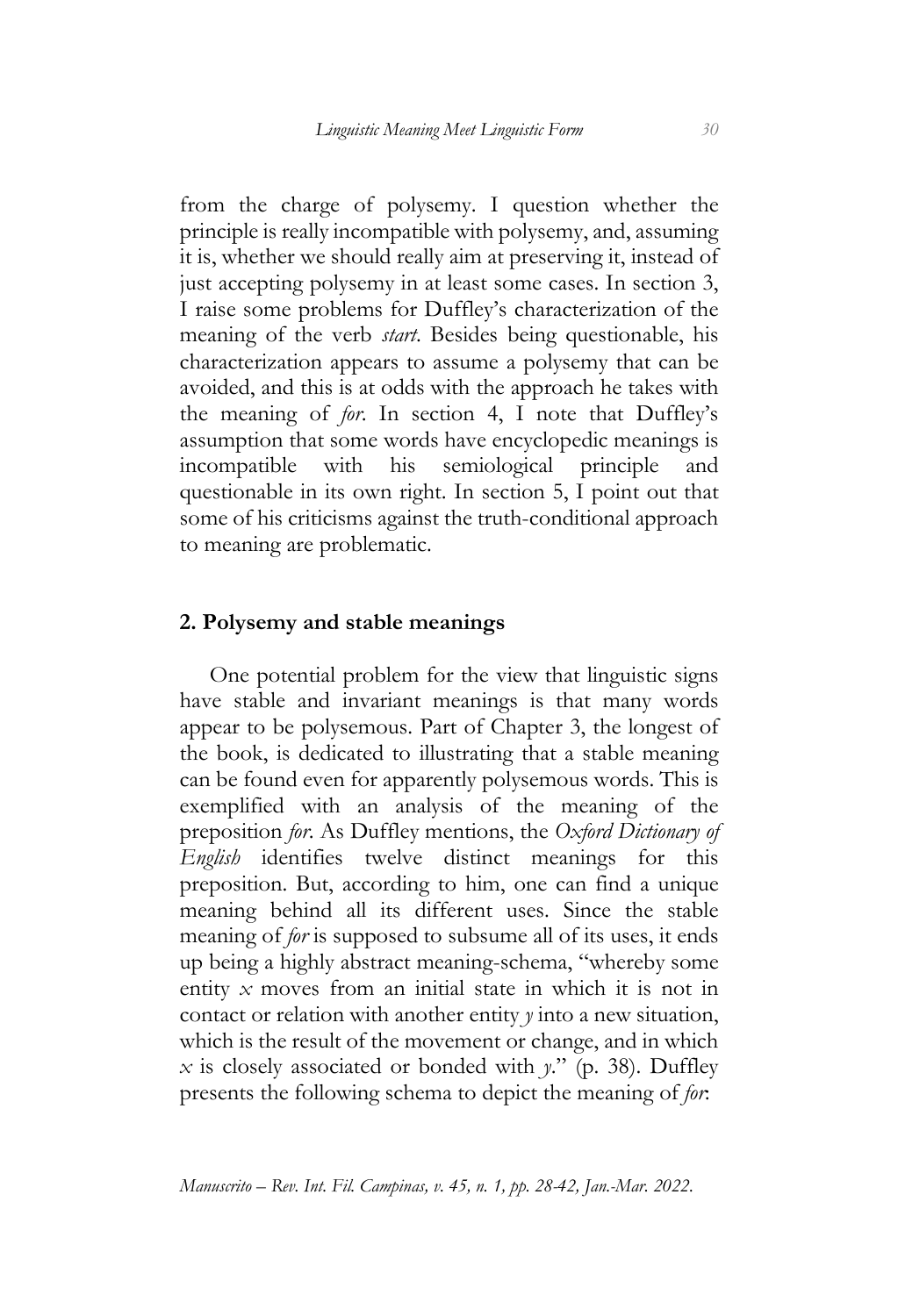```
Initial state
                                                                                                                                                        Resultant situation
\rightarrow \rightarrow \rightarrow \rightarrow \rightarrow \rightarrow \rightarrow \rightarrow \rightarrow \rightarrow \rightarrow \rightarrow \rightarrow\rightarrow \rightarrow \rightarrow \rightarrow \rightarrow \rightarrow \rightarrowX \leftrightarrow VX
```
Duffley's schema depicting the meaning of *for* (2020, p. 38).

However, the application of this schema is not always clear, and it sometimes seems artificial. In the sentence "They voted for independence in a referendum", the adapted schema depicting the meaning of *for* ends up being:

| Initial state | Resultant situation     |
|---------------|-------------------------|
|               |                         |
| vote $(x)$    | vote (x) conferred upon |
|               | independence (y)        |

Duffley's schema depicting the meaning of *for* in *They voted for independence* (2020, p. 40).

But it is strange to say that there is an initial state where there is just the vote, with no connection to independence, and then a situation which results from a movement or change of the vote, in which it is now conferred upon independence, i.e. a new situation in which the vote and the independence are now related. The postulation of the initial state here seems to have the sole purpose of "saving" the schema, which says that there is an initial state where an entity  $x$  is not in contact or relation with an entity *y*. A similar problem occurs with Duffley's treatment of *for* in the sentence "Aileen is proud of her family for their support". The idea here is that pride is the entity *x*, which is attracted towards the family's support for Aileen (entity *y*). Here again it seems odd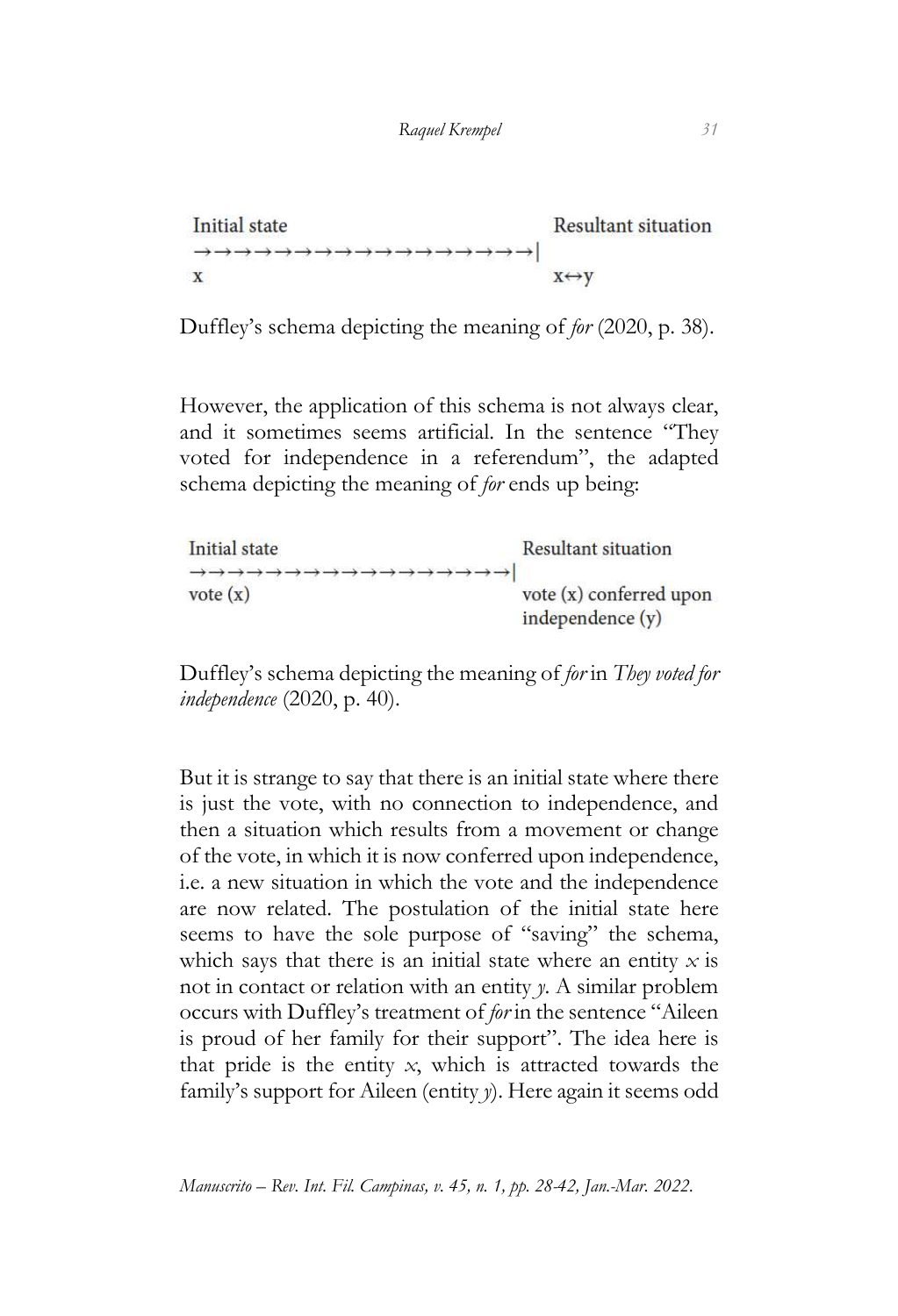to say that pride existed in an initial state, prior to it being "moved" towards the family's support for Aileen. Duffley avoids polysemy at the price of a questionable meaning schema behind all the uses of *for*.

Later in the book Duffley accuses Wierzbicka's Natural Semantic Metalanguage of distorting "the description of meaning by forcing the latter into the mold of a limited set of universal semantic primitives" (p. 196). But one can't help but wonder if Duffley is not doing something similar to the meaning of *for*, i.e. forcing all of its uses to fit into one mold of meaning (even if not by assuming universal semantic primitives). The attempt to find a unique invariant meaning behind a linguistic sign is likely to lead to artificial descriptions of that meaning.

Even if his treatment works for *for*, this is only one word among many that are believed to be polysemous. According to Vicente & Falkum (2017), "[v]irtually every word is polysemous to some extent", and it is questionable that the attempt to find an invariant abstract meaning can be generalized to all polysemous words.

The reader in fact is left wondering why it is so important to find a unique, stable and invariant meaning behind linguistic signs. What is so bad about polysemy? Duffley takes it to be a challenge to the semiological principle he adopts, according to which linguistic signs have stable meanings (p. 37). But polysemy only challenges the idea that there is a unique *invariant* meaning attached to a linguistic sign, that is behind all its uses. Polysemy, the multiplicity of meanings, is compatible with those meanings being stable, in the sense that they are all frequently expressed by the same sign. So if it is conceived as being about stability of meaning, and not invariance, polysemy doesn't really challenge the semiological principle. But even assuming that it does, it is not clear why we should aim to save the principle, instead of just abandoning it. For if polysemy is a challenge to it, so is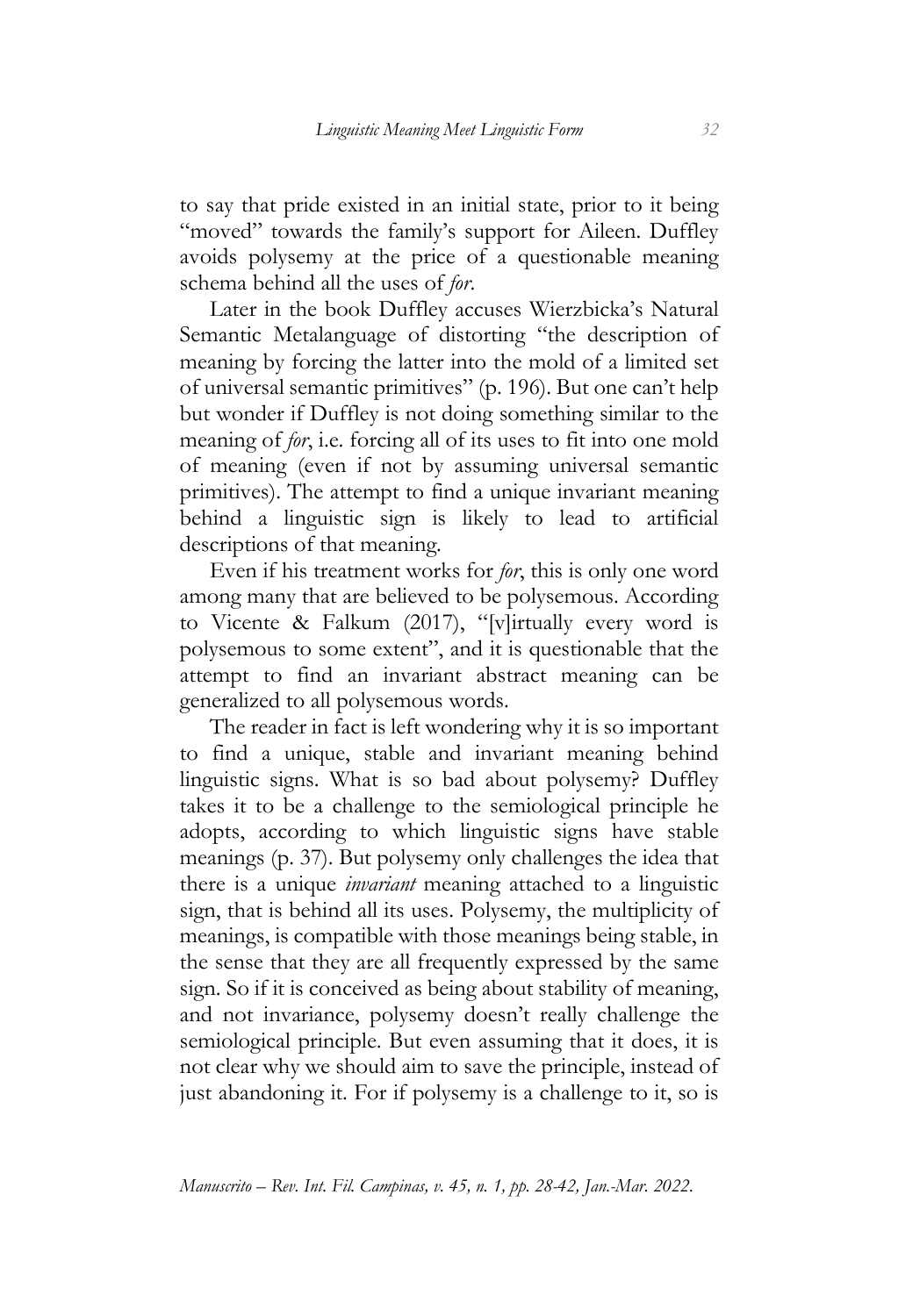the existence of homonyms such as *bank* (the financial institution) and *bank* (the land at the edge of a river), where there is clearly no invariant meaning or abstract schema behind the same form.

The polysemy of words can actually sometimes explain the many possible messages conveyed by a sentence. As we've seen, Duffley accepts that, on the level of the sentence, we'll find "a proliferation of different meanings for one and the same form" (p. 197). One example is the sentence "I can see it" (p. 9). Possible interpretations of that sentence, according to him, are 'It is an object of my visual perception'; 'I can understand it'; and 'If you like, I can go with you to watch the movie you suggested.' But at least some of the multiple possible meanings he identifies on the level of the sentence are best explained by the polysemy of "see" (and not just by the context-sensitivity of *I* and *it*). The *Merriam-Webster Dictionary*, for instance, lists the following meanings for *see*, among others: "to perceive by the eye", "to perceive the meaning or importance of: Understand", "to attend as a spectator". Once we assume that "see" is polysemous, we can explain why the same sequence of words including "see", such as "I can see it", can be used to express very different messages. But that is an explanation Duffley would have to reject, if he is to stick to the idea that words have highly abstract, inavariant meanings. He would have to provide us with a unique meaning of "see" that applies to all its uses. But then it becomes unclear where the variation on the sentence level comes from.

Perhaps Duffley's idea is that we need an explanation for why the same word form is used in different situations, and not a completely different word. But it is unclear that assuming a unique highly abstract meaning is the only possible (or the best) explanation. Polysemous words could have different meanings that are related in different ways without them all being derivable from an abstract schema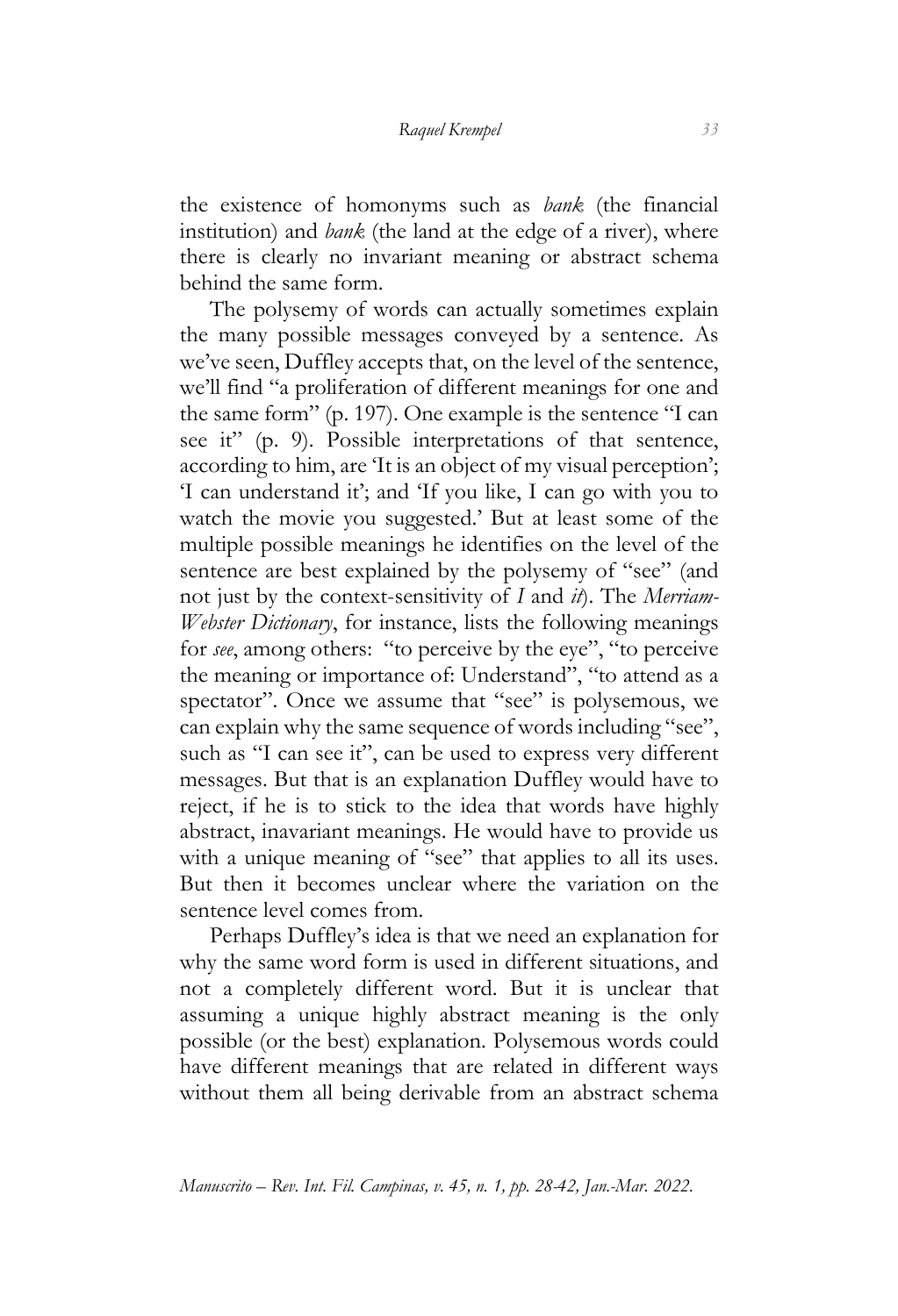that fits them all. Some of the meanings could be related by similarities, such as the meaning of *mouth* as the body part and the derived meaning of *mouth* as a part of a cave or of a river, without there being a schema that can capture what is common to *all and only* the things that are called a *mouth*. Perhaps we just use the word *mouth* to refer to these different things because they are similar in one respect or another, its different meanings having family resemblances, and not a single definition that fits them all.

A few times throughout the book Duffley doubts that some opposing semantic accounts are psychologically plausible – such as the truth-conditional approach to meaning (pp. 9 and 17) and some accounts of aspectual verbs (p. 59). He notes, for instance, that some truth-conditional approaches "define the meaning of a question as the set of possible answers to it. Thus the meaning of *Who has heard of Jesus Christ?* would correspond to a set containing almost 8 billion propositions with different subjects for the predicate *x has heard of Jesus Christ*. This is obviously not cognitively plausible" (p. 9). Most of his arguments against these accounts are convincing (but see section 5 for some exceptions). But the similar worry about psychological reality can be raised against some of his own attempts to find one unique "potential" or "abstract" meaning behind words, such as the preposition *for*.

## **3. Start**

Another treatment that I found problematic was that of the meaning of the verb *start*. According to Duffley, many formalist accounts of the semantics of aspectual verbs start with preconceived ideas about universal semantic categories and try to fit verbs such as *begin* and *start* into those. In Duffley's view, however, we should infer the meanings of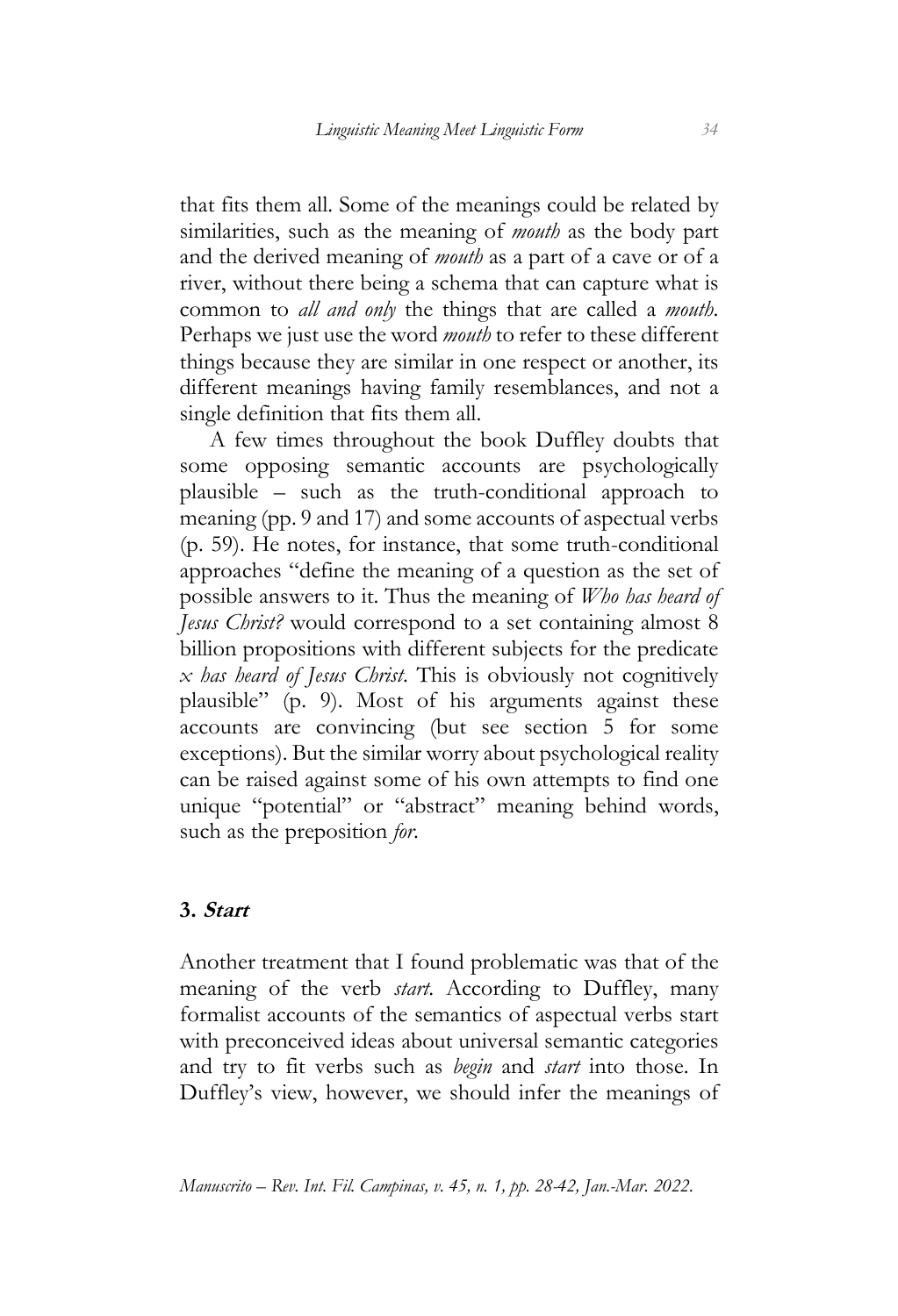these verbs from observation of how they are actually used. In analyzing the verb *start*, Duffley concludes that it "does not refer inherently to a segment of an event at all, but rather evokes the notion of breaking out of a state of rest or inactivity, or, in its transitive use, initiating an event by causing it to break out of a state of rest or inactivity" (p. 69). Duffley's suggestion that *start* "does not refer inherently to a segment of an event" serves to explain uses of *start* such as in

(1) She started to say something but decided not to.

Here, according to Duffley, *start* does not imply the initiation of the event of saying something, as someone can start to say something without actually saying anything. Three problems can be raised.

The first thing to notice is that, in this characterization of the meaning of *start*, Duffley appears to accept some form of polysemy: in some, but not all of its uses, *start* implies initiation of an event. But Duffley suggested that he was after a unique meaning potential behind all uses of a given linguistic sign.

The second problem is that it is not clear that *start* does not refer to a segment of an event even in uses such as (1). Whether it does or not might depend on how one individuates the event in question. For (1) to be true, the subject must have at least opened her mouth, even if no sound came out. If not even that occurred, then that shouldn't really count as starting to say something – she probably just *thought* of saying something but decided not to. But one could perfectly well take the opening of one's mouth in that case to be the initiation of the event of saying something. So one could insist that the event of saying something was initiated in the situation described in (1), even if it ends up being interrupted at an early stage. This would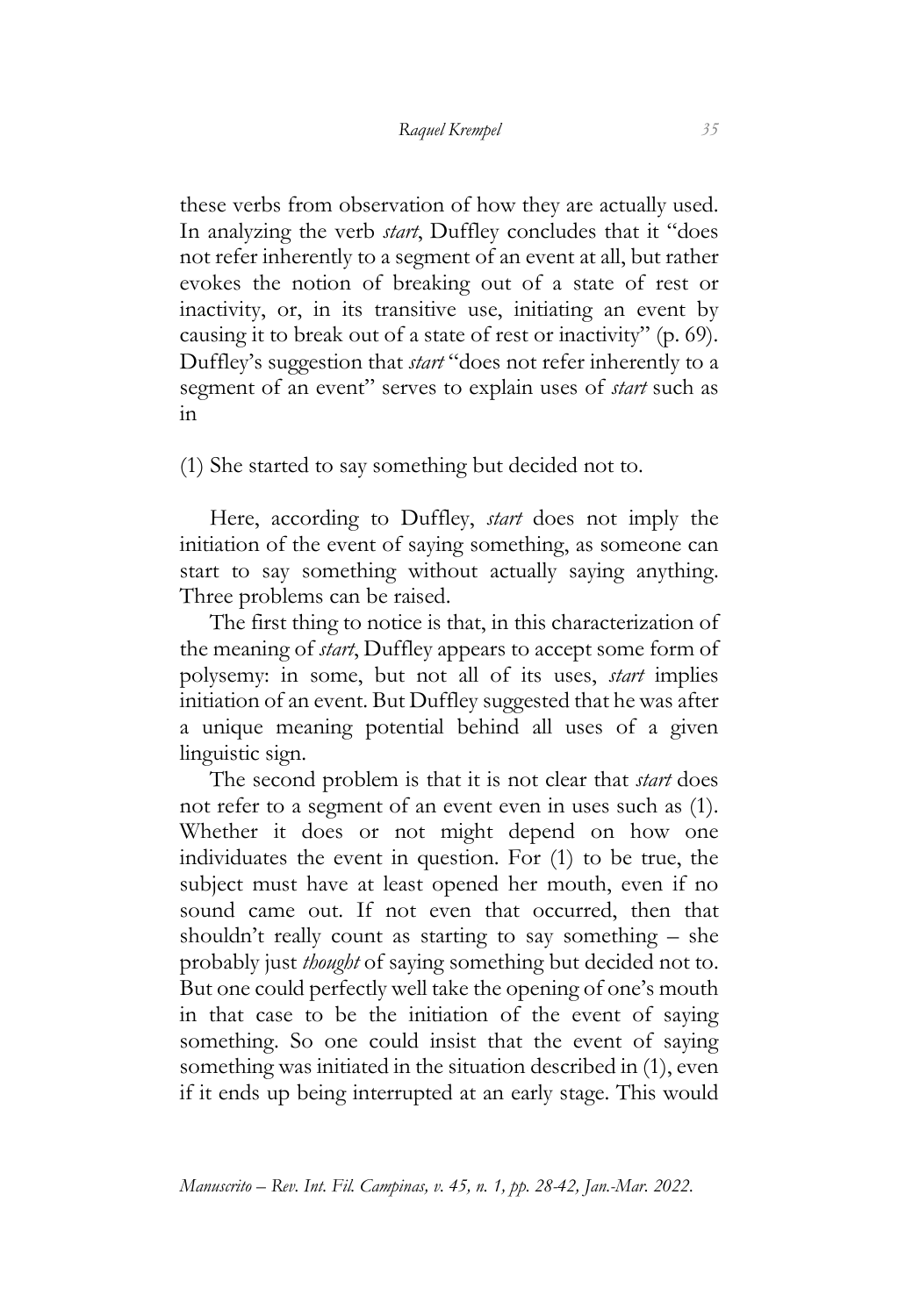mean that *start* actually does refer here to the initial segment of the event. Conceiving events in the way I'm suggesting and accepting that *start* does designate a segment of an event in uses such as (1) could actually allow Duffley to avoid the charge of polysemy presented in the previous paragraph. And it would explain why *start* clearly implies the initiation of an event in most of its uses, as Duffley himself recognizes (p. 75). Perhaps it does so because it is part of the meaning of *start* that it refers to a segment of an event, including in uses such as (1).

The third problem is that it is not clear that *start* really evokes the notion of "breaking out of a state of rest or inactivity" in all its uses, or that this notion is sufficient to describe what is characteristic of *start*. Consider some of Duffley's examples:

(2) That was how they started being friends. (p. 61)

(3) George Granger has started a health centre and I know he's looking for qualified staff. (p. 68)

(4) It started to rain. (p. 61)

Or even:

(5) The baby started sleeping through the night.

(6) The rates start at \$10. (*Merriam-Webster Dictionary*)

One thing to notice is that it is not clear what is supposed to be breaking out of a state of rest or inactivity. Is the idea that we conceive the subject of the verb as breaking out of a state of rest or inactivity when we produce or understand sentences such as these? If so, that does not seem to be the case, as we don't have to assume that the friends were resting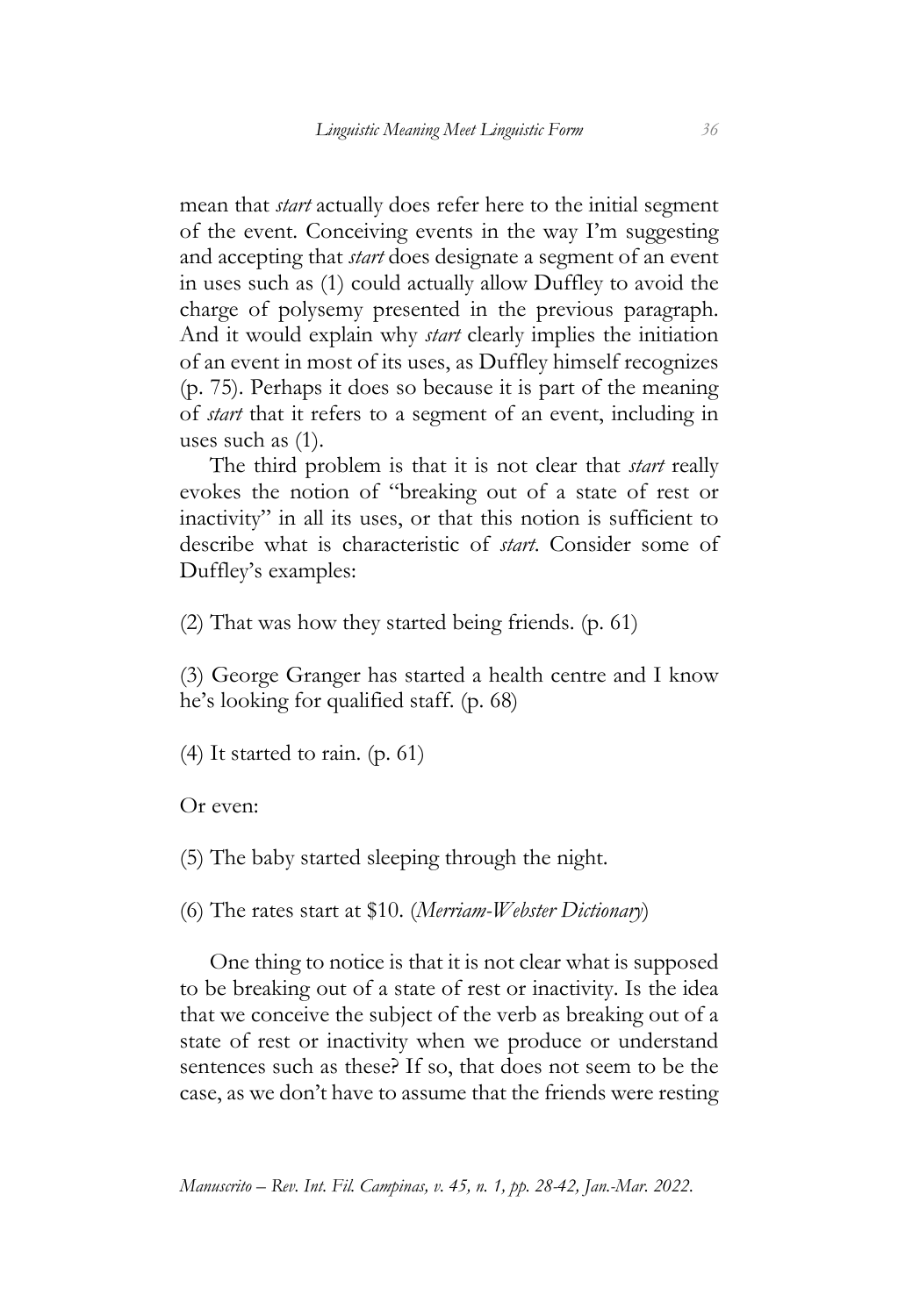or inactive before they started being friends (in (2)), that George Granger was inactive before starting the health centre (in (3)), that the baby was resting or inactive before it started to sleep through the night (in (5)), or that the rates are resting or inactive (in (6)). Even when we say, "it started to rain", it is not clear that we mean to say that something (perhaps the clouds?) broke out of a state of rest or inactivity. Now, perhaps it is the event itself that Duffley thinks breaks out of a state of rest or inactivity – as he says that *start* evokes, "in its transitive use, [the notion of] initiating an event by causing *it* to break out of a state of rest or inactivity (p. 69 – *my emphasis*). But then we would have to assume that the event of *x* and *y* being friends, or of the baby sleeping through the night existed but were resting or inactive before they started. That is not a natural way to describe how we conceive what is said in (2) or (5), and it would commit us to an eccentric metaphysics of events, according to which events exist before they are initiated.

All of this suggests that the notion of breaking out of a state of rest or inactivity is not always evoked when we use the verb *start*. In addition, the notion of breaking out of a state of rest or inactivity might be evoked in situations that we wouldn't describe with the word *start*. If I sneeze once during my sleep, the notion of breaking out of a state of rest or inactivity might be evoked. But we wouldn't describe this short event by saying that something *started*. This suggests that Duffley's description is not only unnecessary, but also insufficient to characterize the meaning of *start*, as "breaking out of a state of rest or inactivity" can be evoked in situations where nothing is described as having started.

In sum, Duffley's examples of uses of the verb *start* do not license the conclusion that it doesn't always refer to a segment of an event. And with this conclusion, Duffley ends up unwittingly postulating a polysemy – which contrasts to his attempts to avoid one in the case of *for*. Also, *start* does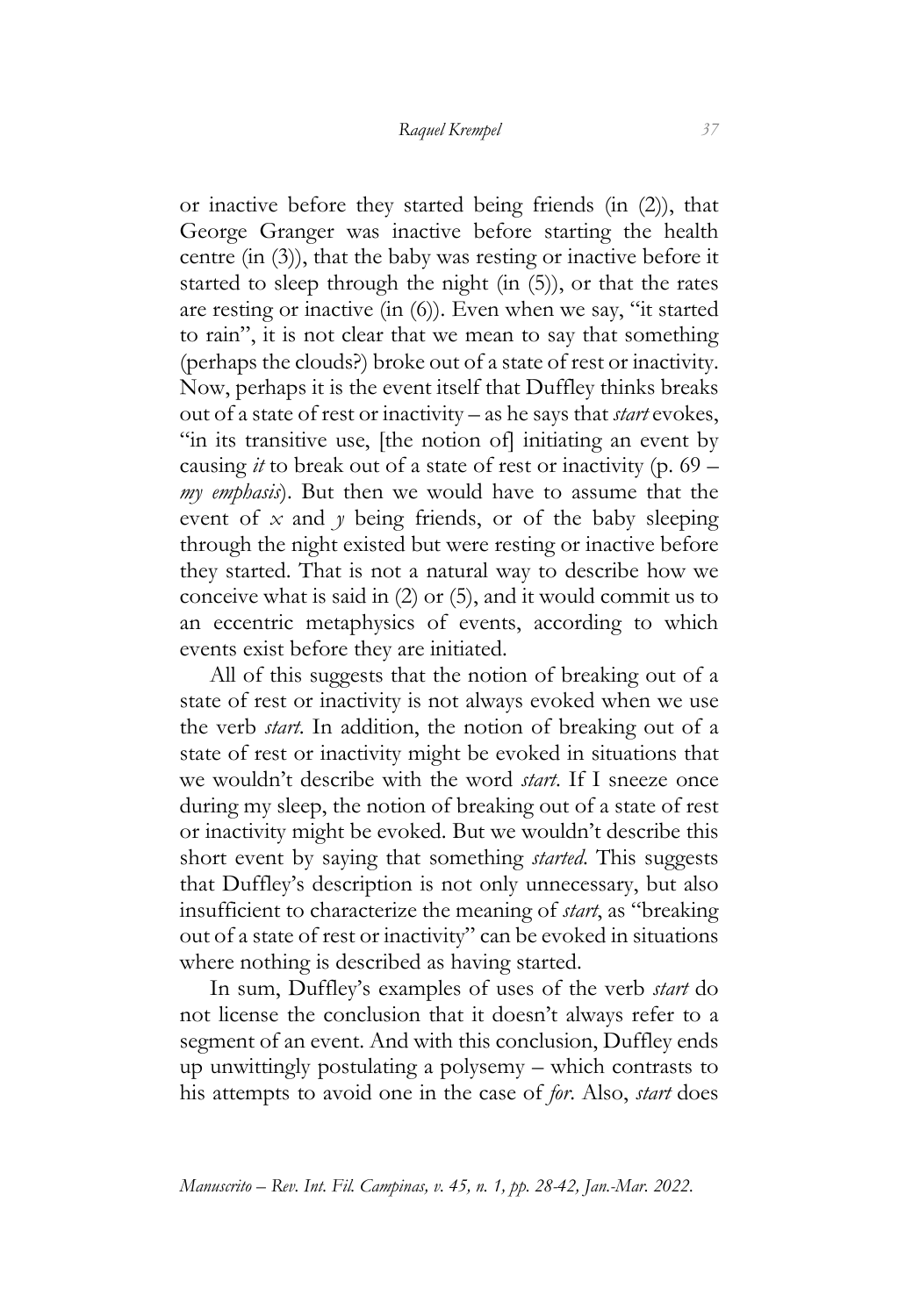not always evoke the notion of breaking out of a state of rest or inactivity, and this notion can be evoked when the verb *start* would not be used – which suggests that this is not the best description of the meaning of *start*.

## **4. Dictionary vs. encyclopedic words**

At the same time that Duffley is very conservative about the meaning of some words, such as the preposition *for* or the verb *start*, he is liberal about the meanings of other words, usually nouns, in that they can be very rich or encyclopedic. The focus of the book is not on nouns such as *elephant* or *frog* – it is, instead, on prepositions and verbs – but Duffley gives us some hints as to how to understand them. He says, for instance, that "an argument could be made […] for including the fairy tale frame and the association with French speakers within the meaning of the English word *frog*, as this linguistic sign is capable of calling to mind these notions in ordinary usage for the great majority of speakers of the language." (p. 32). As for the word *elephant*, he suggests that it encodes shared knowledge of elephants, including "the fact that they have a trunk and tusks, and that they used to be hunted for ivory." (p. 171). So while the meaning of the word *for* is treated in terms of a highly abstract schema, unrecognizable to the ordinary speaker, the meanings of *frog* and *elephant* include vast amounts of information that speakers associate with frogs and elephants.

One thing to notice is that there is great variability among people in what they associate with a given word, as pointed out by Riemer (2010), whom Duffley quotes (p. 32). Many people will not know that elephants used to be (and in fact still are) hunted for ivory, or that French speakers are associated with frogs. But these people can still be competent users of the words *elephant* or *frog*, and it still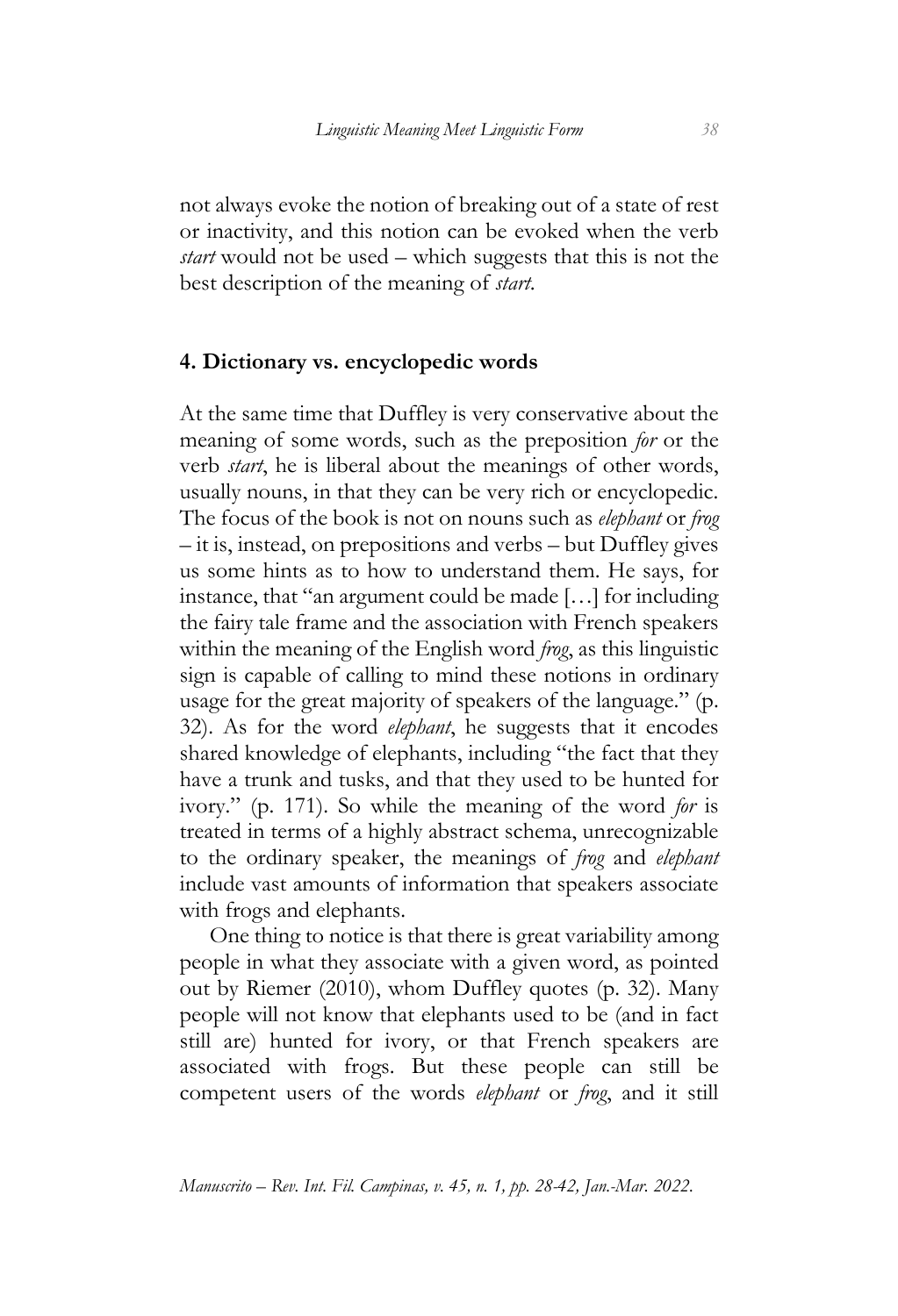makes sense to say that they mean the same thing as others when they use them. As Riemer suggests, it is useful to distinguish "between knowledge of a word's meaning and knowledge of factual information about the word's denotation" (apud Duffley, p. 32). Someone who learns that elephants are still hunted for their ivory might acquire a new piece of knowledge, but it is not clear that she learns anything new about the meaning of the word *elephant*.

More importantly, against Duffley, if the knowledge we have of an entity infiltrates the meaning of the word denoting it, then the same word will mean different things in different contexts and to different people, given the great variability in what people know. This variability in meaning is inconsistent with Duffley's semiological principle that there are stable (and invariant) meanings associated with linguistic signs. It also becomes unclear how the distinction between semantics and pragmatics could be preserved here.

Duffley suggests that "[t]he ultimate criterion for conventionalization is the permanent association, in the mind of practically all speakers in a linguistic community, between a given linguistic sign and a stable notional content, whether the latter be encyclopedic or non-encyclopedic in nature" (p. 33). But it appears, then, that we would have to conduct polls in order to find out what the meaning of *elephant* or *frog* is, as it is not at all clear that "practically all speakers" believe elephants used to be hunted for their ivory, or that French speakers are associated with frogs. And even if they do, how permanent should these associations be in order to count as part of the meaning of these words? It is quite conceivable that these associations could cease to exist in the mind of the speakers, and they were certainly not always there. Besides, certain permanent associations, such as of frogs with the color green, are doubtfully part of the meaning of the word *frog*, as *red frog* is not an oxymoron.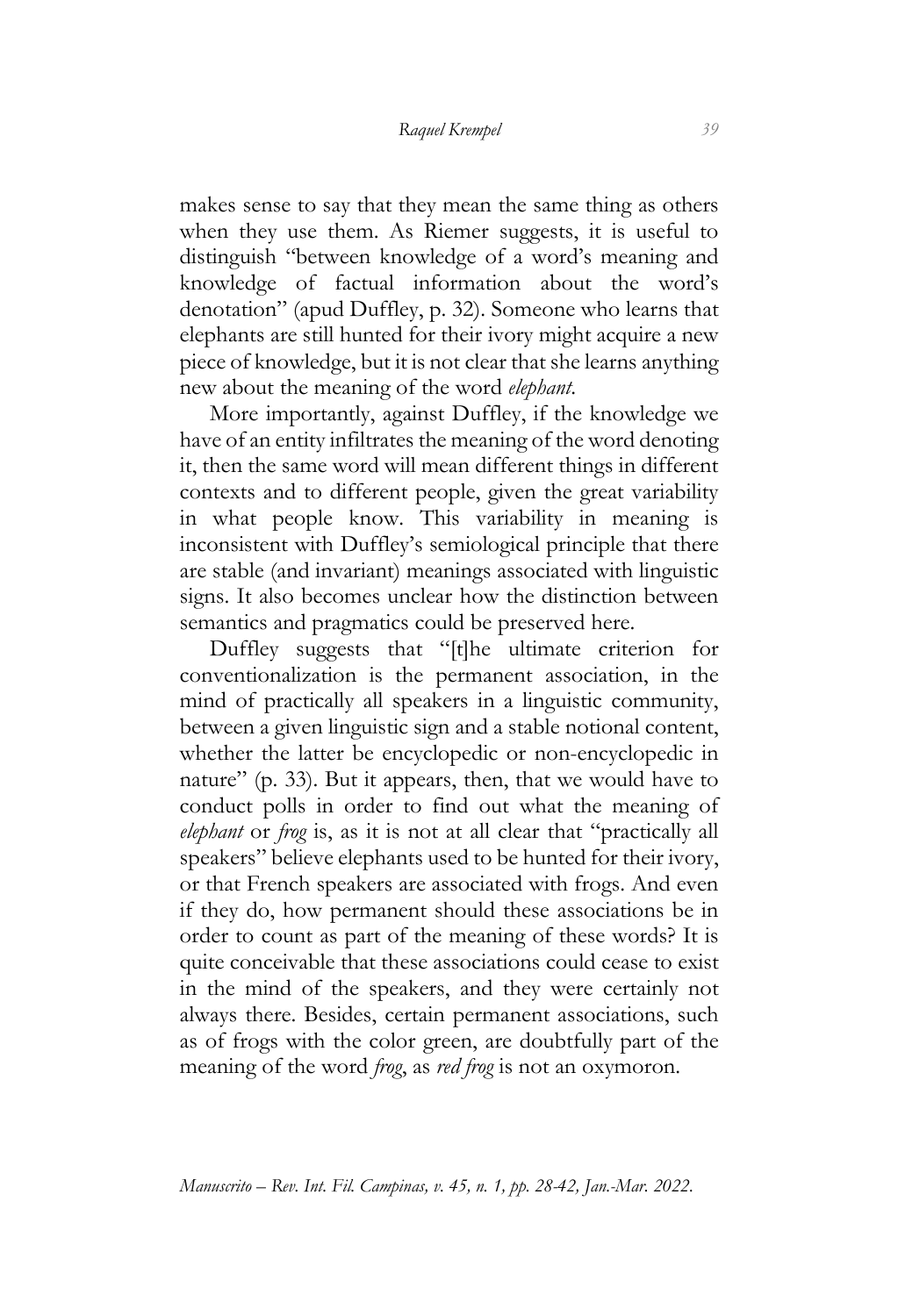What is undeniable is that the word *elephant* has a stable association with the animal elephant. Duffley cites Fodor's atomism approvingly (p. 183) when criticizing the theory of Natural Semantic Metalanguage, when Fodor says that "I can't think of a better way to say what *keep* means than to say that it means 'keep.'" (Fodor 1998, p. 55). If the goal is to avoid polysemy, why not just say that *elephant* means simply 'elephant'?

Duffley's willingness to accept extremely rich meanings for at least some nouns ends up rendering his rejection of polysemy in the case of *for* not well motivated. It is not clear why some words should be treated as having rich meanings and others not, or just how to tell them apart.

### **5. The truth-conditional approach to meaning**

Duffley formulates several convincing criticisms against the truth-conditional approach to meaning, but some will fail to persuade his readers. In criticizing the related view that meaning can be reduced to reference, Duffley points out, against Portner (2005), that *dog* is not synonymous with *canis familiaris* because "if they were, one would expect them to be completely interchangeable with one another in all situations. However, one would definitely not use *canis familiaris* in an utterance such as (7):

 $(7)$  \*I took the canis familiaris out for a walk this morning."  $(p. 7)$ †

Now, many factors influence our choice of words. In everyday circumstances we typically don't use formal or technical words, and we will generally not choose words that

-

*Manuscrito – Rev. Int. Fil. Campinas, v. 45, n. 1, pp. 28-42, Jan.-Mar. 2022.*

<sup>†</sup> I have changed Duffley's (6) to (7).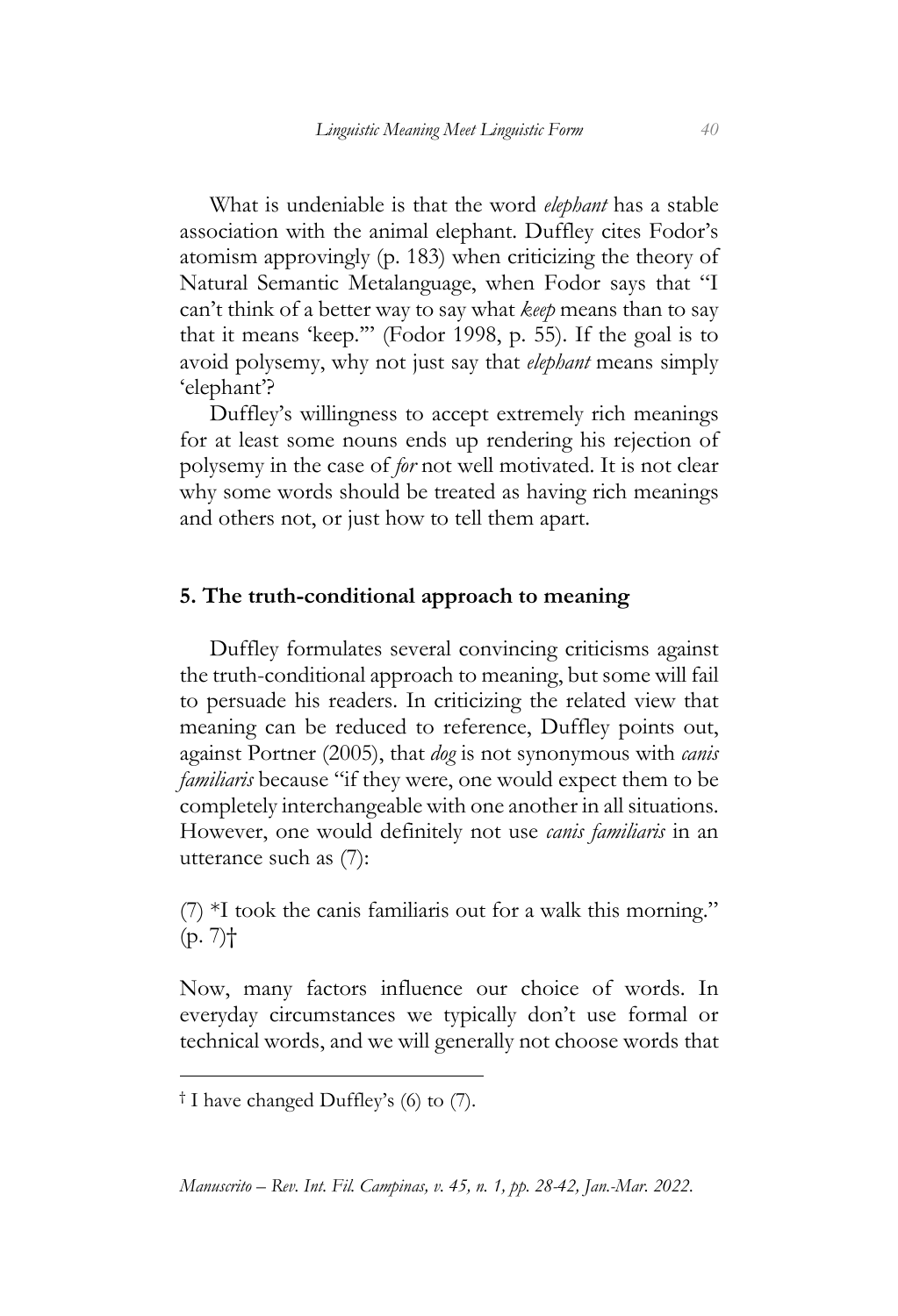we know our interlocutors don't know, unless we are trying to be humorous or pedantic. This is why we don't ordinarily utter (7). The proponent of the truth-conditional approach could simply insist that *canis familiaris* and *dog* are interchangeable, insofar as substituting one for the other will not affect the truth-value of a sentence. But that doesn't mean that everything else is kept the same: the two sentences will have different effects, as *canis familiaris* is more formal and less familiar than *dog*. They are different words after all, but their difference, it could be said, is not a semantic difference; it is not a difference in what they mean. Duffley in fact ends up setting the bar very high for synonymy, in suggesting that it only occurs when two words are completely interchangeable in *all* situations, without producing any difference whatsoever. That is not how synonymy is usually understood, and it is, in effect, tantamount to denying its existence.

Duffley also challenges the truth-conditional approach in its taking sentences to be the basic semantic unit, as this would imply that sentences should be stored in memory as wholes, something that is not cognitively plausible (cf. 2020, Chapter 2). But proponents of the truth-conditional approach usually hold that natural languages are compositional, in that the meaning of a sentence is determined by the meanings of its constituents and the way they are combined. Compositionality is taken to be what explains, for instance, the productivity of language, i.e. our unlimited capacity to produce and understand sentences, given our finite resources (Fodor 1987). So it is doubtful that truth-conditional semanticists would deny that words have semantic properties or accept that sentences need to be stored in memory as wholes. The view that sentences have a minimal and stable meaning doesn't imply that sentences are stored in memory, as their minimal meaning can be apprehended compositionally when they are produced.